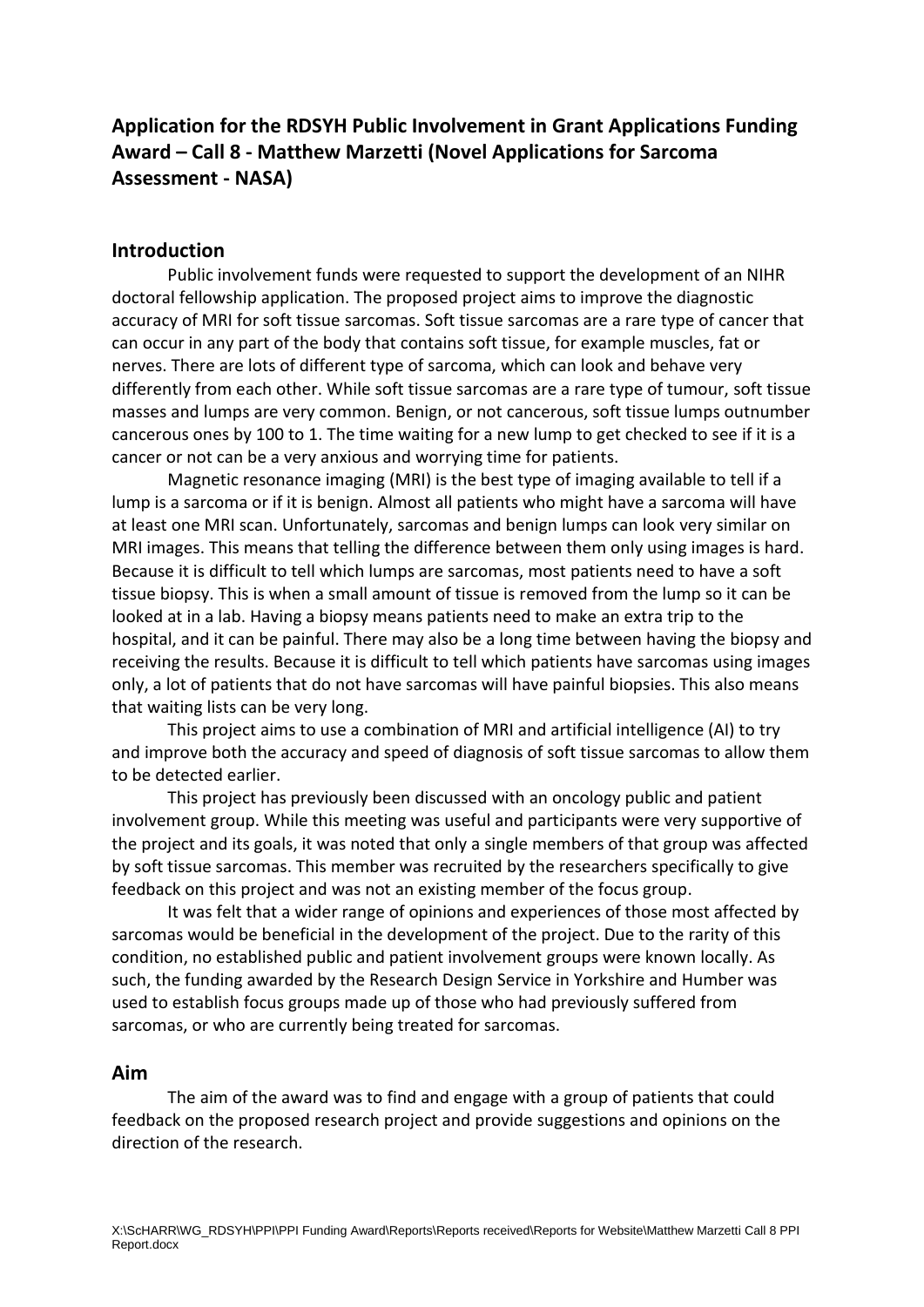## **Method**

In order to recruit those affected by sarcoma the researchers collaborated with the charity Sarcoma UK to find interested people affected by sarcoma. Initially an online survey and information leaflet was developed, which was shared by Sarcoma UK on their social media channels and in their newsletters.

The survey asked questions about how willing patients would be willing to remain in the MRI scanner for a bit longer to gather extra information if it could improve the speed or accuracy of their diagnosis or replace biopsy. They were also asked questions relating to how acceptable they would find the use of AI in their diagnosis.

As part of this survey patients were asked to leave their contact details if they were happy to discuss the project further. Ninety-one people responded to the survey, with 37 leaving contact details and wishing to get further involved.

Emails were sent to these 37 potential participants to discuss how they would like to be further involved. Fifteen participants wished to take part in an online focus group, while a further three opted to take part in individual conversation over the phone. Due to the participants being based all over the country and the on-going covid-19 pandemic all patient and public involvement (PPI) activity was carried out either online or over the phone. Nurses at the Leeds Sarcoma Centre were also contacted to try and recruit current, local patients, however only one patient was recruited this way.

All focus groups were carried out over Zoom, with the support of Amy Rebane, Patient and Public Involvement/Engagement Manager, at the Leeds Biomedical Research Centre. Each focus group meeting lasted for approximately one hour, although 90 minutes was booked to ensure that no one would get cut off if they still had more to say. One focus group was carried out during working hours (1:30- 3:00 pm on Monday), and second one in the evening (6:30 - 8:00 pm). These times were agreed with participants in advance to ensure that all could attend. Unfortunately, due to last minute work or personal issues, or technical issues, three patients had to drop out of focus group meetings. All of these patients have been offered onto-to-one conversations with the researcher, although to date none have followed up on this offer.

Individual conversations happened over the phone, at the request of the patients. These were agreed to be at a mutually convenient time between the researcher and the participant. These lasted between 15 and 30 minutes.

# **Evaluation of PPI activities**

#### **Survey**

Survey results were analysed prior to starting the focus groups. In questions where multiple choice options were given the percentage of respondents for each answer was looked at. The comments for those who chose to write their own answer or expand on the options were also reviewed. The answers by respondents who were more cautious about the research were particularly carefully reviewed in order to try and understand their concerns.

In text questions a word cloud was generated to highlight common themes based on how many times a word was mentioned. Areas highlighted by several respondents as being areas of concern or where they would want more information where chosen for discussion in the focus groups.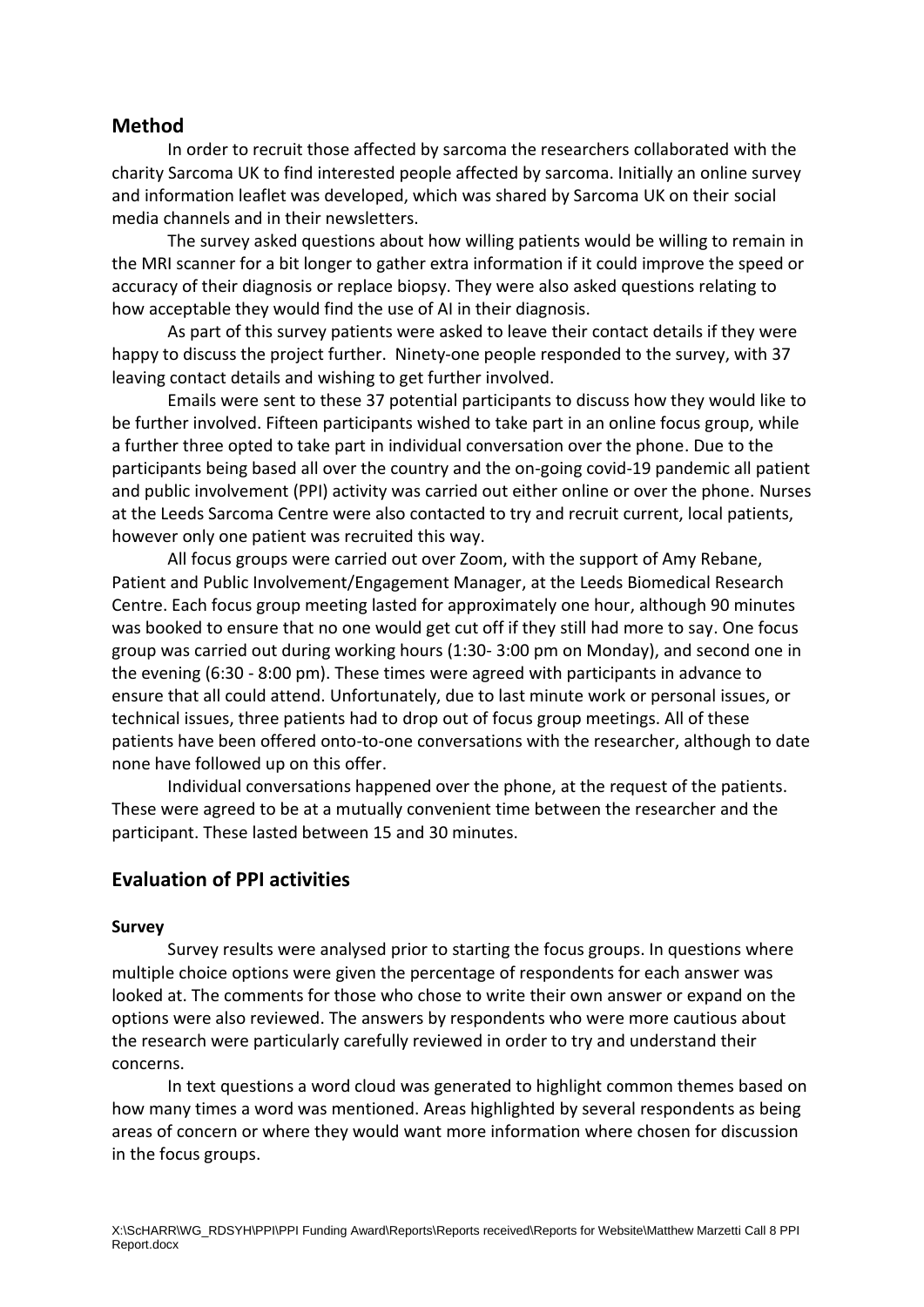All responses have been saved in an excel format and graphs plotted where appropriate.

#### **Focus group**

Both focus groups were recorded and transcribed (with permission from the participants). These were stored on a secure network drive, and were only accessible to the researchers. The recordings and transcripts were used to create detailed notes of the conversation. Recording the focus group allowed the researchers to focus on the conversation at the time rather than having to take notes.

Key themes and points were identified from across the two meetings. These were recorded in an impact log. These key points and associated actions were emailed to all participants to make them aware of how their work has influenced the project.

Participants were sent a survey to complete to comment on their involvement. This will be reviewed once more of the participants have had a chance to reflect and respond to the survey. This will allow the research team to make changes to how PPI activities are conducted based around patient feedback.

#### **Telephone conversations**

Notes were taken during telephone conversations. A quick background to the project was given to the participant at the start of the call, after which they were given a chance to ask any questions or give any comment. Following on from this the researchers asked questions around the same topics as those used in the focus group. The individuals answers to the survey were also analysed to ensure anything they had mentioned in the comments was picked up in the conversation if appropriate.

#### **Patient account**

Awaiting reply - 2 patients have said they will do this however I have yet to receive it.

## **Results and Outcomes**

#### **Survey**

Results from the survey were overwhelmingly supportive of the project. All respondents bar one, would be happy to remain longer in the MRI scanner to either improve accuracy and speed of diagnosis or replace biopsy. It should be noted that the only patient that was unwilling to have an MRI has a pacemaker that is not safe for MRI. This has raised questions about access for those patients with MR unsafe implants.

Some respondents flagged that they have been misdiagnosed from MRI scans before and in some cases not sent onwards to biopsy. In some cases this was used to support the research - if the AI algorithm detects sarcoma more accurately than a human they would have been treated sooner - whereas other respondents were more cautious about replacing biopsy completely.

There was a lot more hesitancy surrounding the use of AI in making a diagnosis. Seventy four per cent of respondents were comfortable with an AI algorithm helping their clinician make a decision about their health care, but only 11% would be happy to let an algorithm make the decision alone. A further 15% would want more information or convincing before letting an AI algorithm have any part in their healthcare.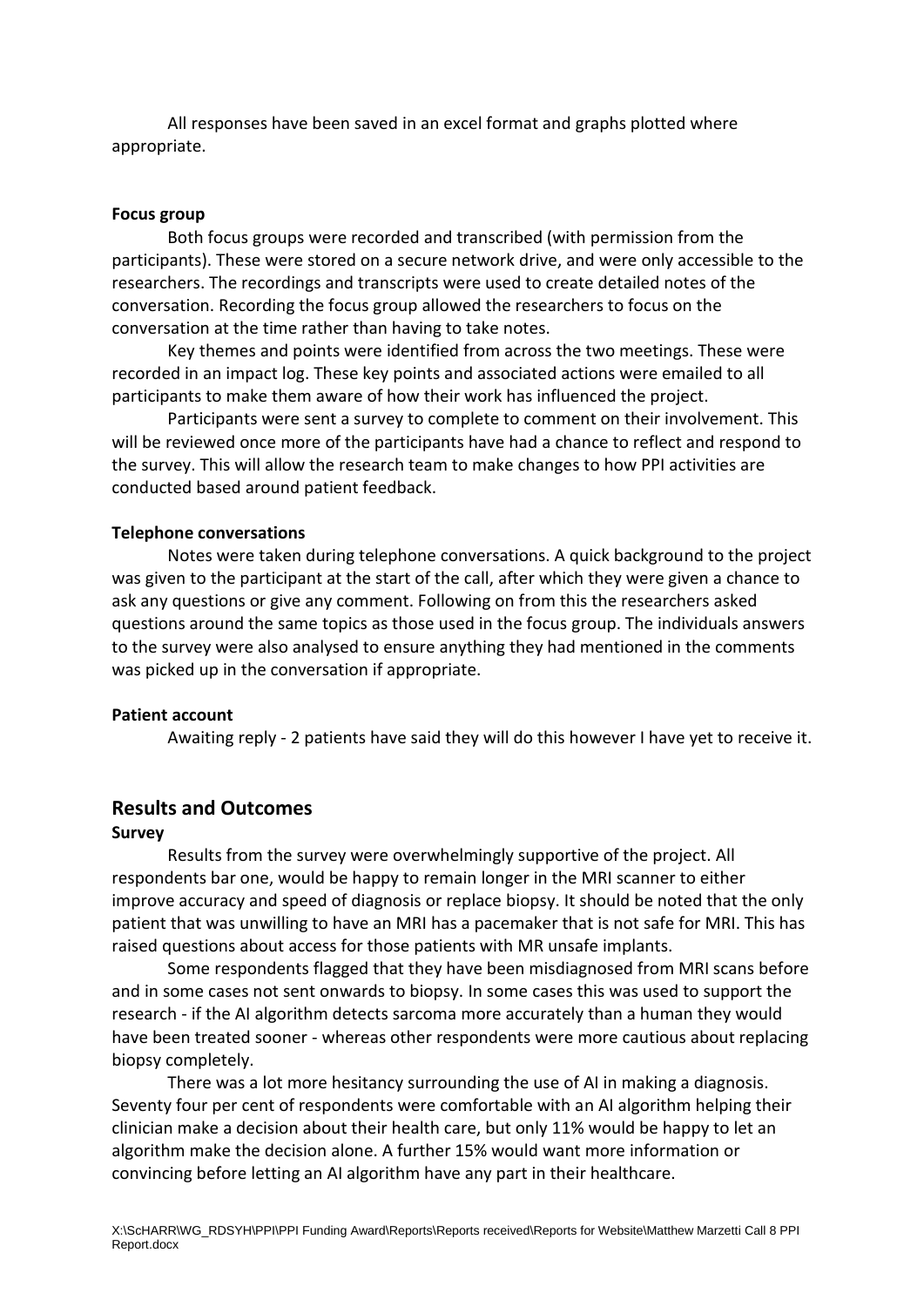Topics that elicited more divisive responses during the survey, such as hesitancy to include AI in healthcare, were used as topics to guide the focus groups.

#### **Focus group**

The response from the focus group was supportive of the project. Participants were initially given a presentation on the proposed research and invited to feed back their opinions on it. Generally the project was widely seen as being valuable and contributors were supportive of methods to speed up and improve diagnosis. Even among participants that were claustrophobic, it was felt that for a fast and accurate diagnosis spending a bit more time in the MRI scanner would be ok. All patients were fairly comfortable with the idea of their images being used anonymously for research, including by researchers in the NHS, at a University or healthcare researchers in Europe.

Several patients shared their personal stories and highlighted where this algorithm could have been beneficial. This was particularly the case in which radiologists had looked at their scans and not referred them on to specialist sarcoma services as the lump wasn't thought to be malignant. However, several patients raised concerns about the more advanced MRI techniques, and whether these would be available in their local hospitals or only in the more specialised ones. These are valid concerns, and would limit the utility of the proposed research to only those hospitals with access to more advanced scanners and patients referred on to specialist sarcoma services. As a result it has been proposed that an artificial algorithm should be developed using only the most basic images, which can be acquired routinely on all MRI scanners. This will be incorporated into the project. The literature suggests that this can still help improve diagnostic accuracy. This project will seek to develop two separate AI models, one that will work with routinely acquired images, and a separate one using more advanced images. If the diagnostic accuracy is high enough, then the models generated by this project will be able to be used more widely.

Another key point mentioned by some patients was that they would be reluctant to give up biopsies. This was particularly prevalent in public contributors who had been misdiagnosed by imaging in the past. This point was discussed in both focus groups and it was agreed that a period testing the algorithm in a "real-life" situation would help convince patients that it was safe to use. During this testing period the results of the algorithm would not be influencing anyone's care, however results would be collected and compared to the final diagnosis to measure accuracy. While this was always part of the project idea, it will be communicated much better to patients in the future.

One of the PPI participants, who works as a computer scientist, was keen to suggest that focusing on one metric for measuring accuracy to really highlighting the models performance was a key way to convince people of its utility. This participant has agreed to be contacted as the project development continues, to give his input on how best to communicate results to patients. It was also suggested that getting a big technology company on board could help, as well as getting anything endorsed by medical groups or charities such as Sarcoma UK. It was suggested by both focus groups that I keep working with Sarcoma UK to communicate with patients. The researchers intend to remain in contact with Sarcoma UK throughout the project.

A final point that many patients mentioned was that they found it a "battle" to get scans and were often dismissed when first visiting their GP. It was rightly pointed out that if patients can't access MRI, then this project will not be able to help as it requires MRI images. This is a valid point and requires awareness of sarcomas to increase, as they are a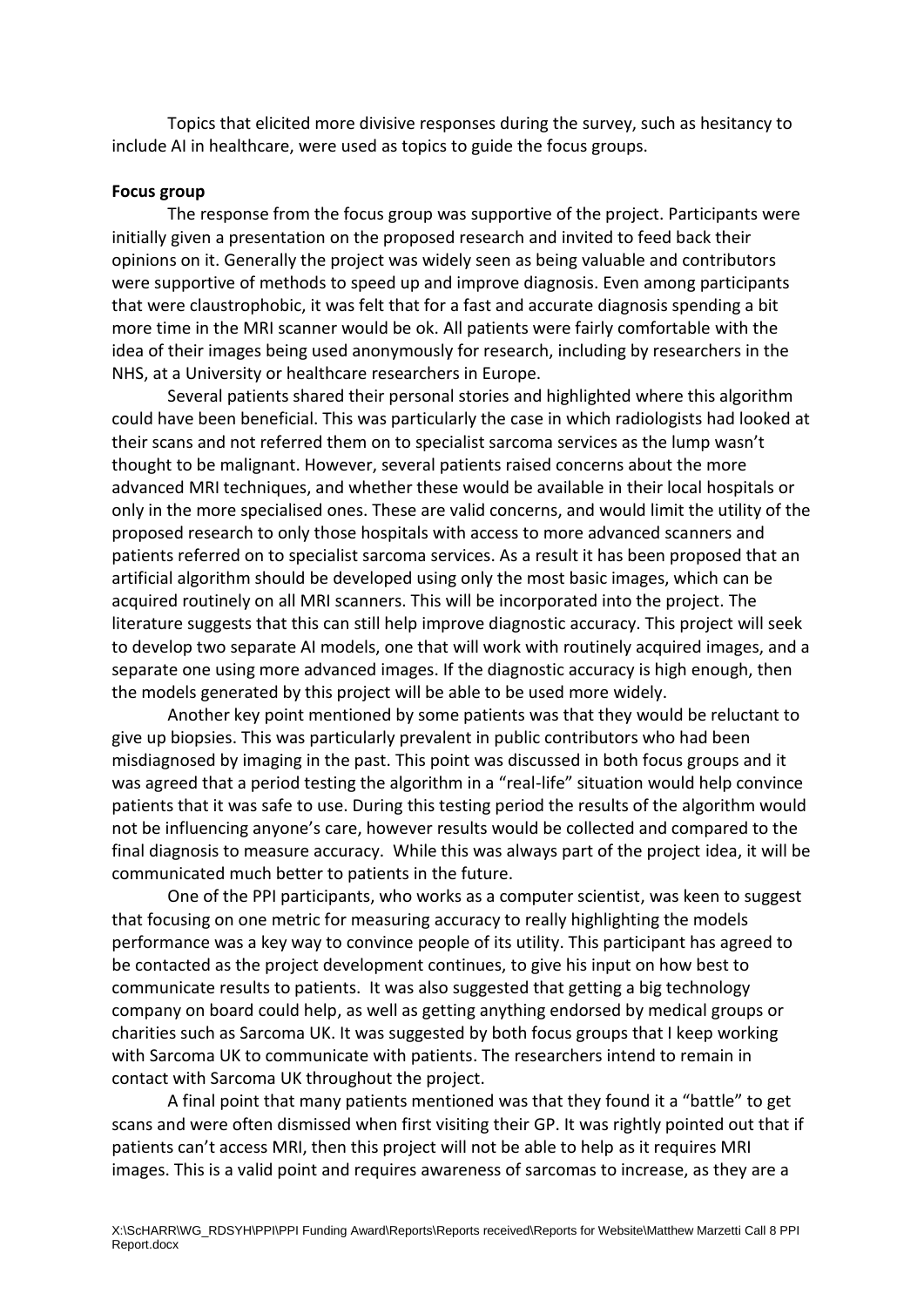very rare condition. We will endeavour to raise awareness through this research wherever possible. Furthermore it may be that if this project is successful then patients are more likely to be referred for MRI given that there will be clinically validated tool to make a quick diagnosis from the images available. However this is a point which the research team will need to consider more fully as it is something we have been unaware of until this point. One option may be to use other imaging modalities and not just MRI, however MRI shows most promise at present for diagnosing sarcomas accurately. If we are successful with MRI we would look to expand the project to include other imaging modalities.

## **Costings and compensation**

There was no compensation for completing the survey. However, following on from the survey, respondents were offered a £30 Amazon voucher for participating in a focus group, or £10 for participating in a phone conversation.

The compensation for participating in the focus group was reduced from the £50 specified in the application for funds to £30. This was done because significantly more people left contact details in the survey that was expected (37 as opposed to 15-20). It was felt it would be better to include as many people as possible, so to do this and offer equal compensation to everyone, the compensation had to be lowered. To compensate for this focus groups were shortened from 1.5 hours to 1 hour so that they were not as big a time investment for the patients.

Fifteen patients signed up for focus groups, which would have cost £450. However three then had to drop out last minute, and a further three turned down the vouchers, meaning focus group costs of only £270 were incurred. A further £20 was spent to compensate two patients for their time discussing the project on the phone (£10 per patient). A third patient turned down compensation.

# **Future work and discussion**

Each patient was asked either during focus groups or during individual conversations if they would like to stay in touch as the project develops. All patients agreed to be contacted in the future and to stay in touch. A summary of the focus group meetings has been sent out to all participants.

If the work is awarded funding, a patient steering group will be formed. Participants of the focus groups supported by the grant will be invited to participate in the steering group. Furthermore, funding will be requested as part of the application to have at least two focus groups a year. Participants of these two initial focus groups will be invited to be part of future focus groups during the application, however new participants will also be welcome.

In retrospect there are several areas in which this activity could have been improved. The first of these deals with the recruitment of participants. Participants were for the most part recruited through a partnership with a charity that focuses on sarcomas, Sarcoma UK. This was done as sarcomas are a relatively rare diagnosis, and it was challenging to find a large pool of patients. However it is recognised that given this project proposes using artificial intelligence techniques to help diagnose sarcomas, that by recruiting participants digitally there is a potential to bias the focus group to include those patients more comfortable and familiar with digital technologies. An effort was made to recruit patients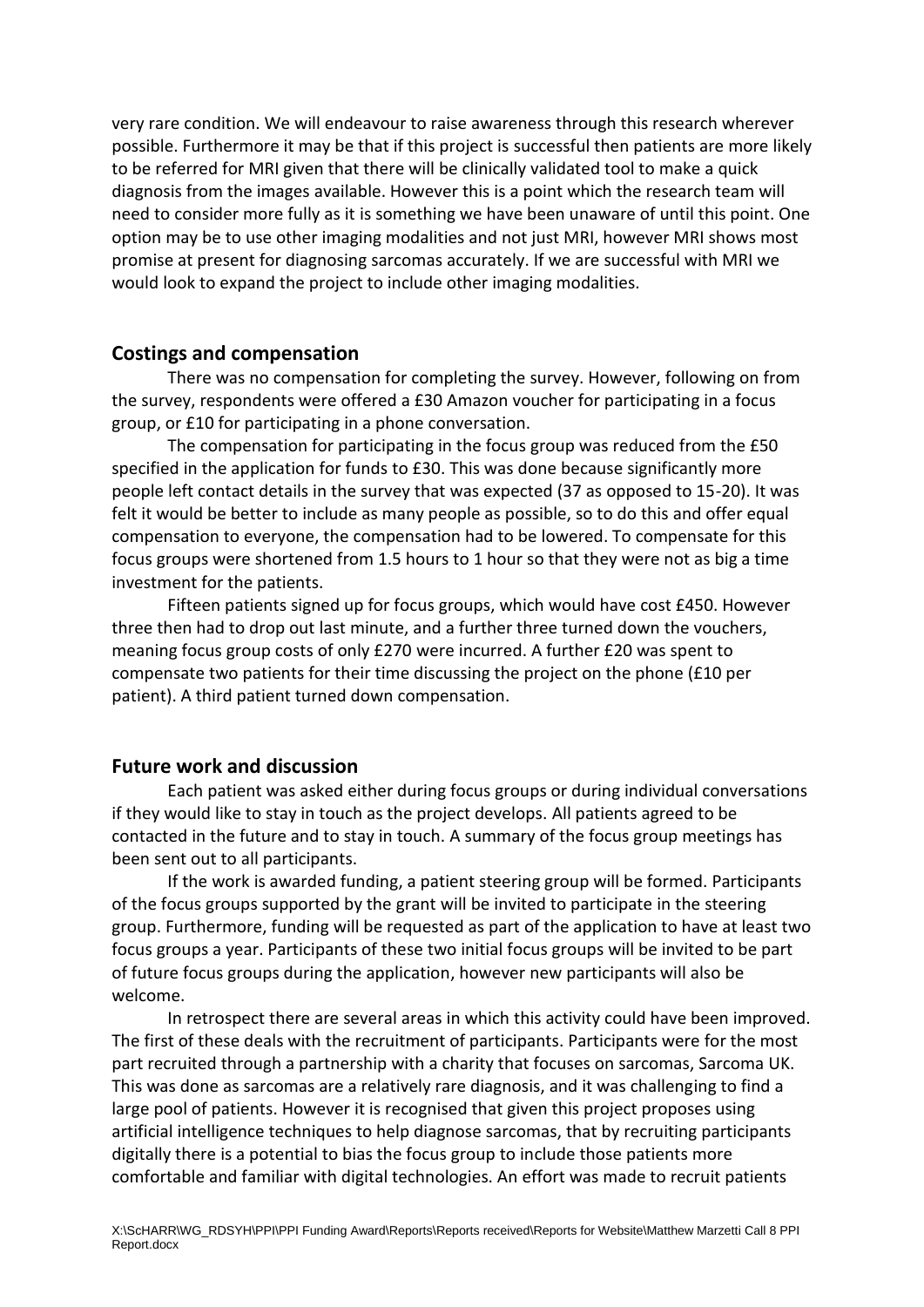through the Leeds Sarcoma Centre as suggested by the RDS awards panel, however this was challenging due to the on-going Covid-19 pandemic. More patients will be approached in person during their treatment for future focus groups.

A second area which could be improved includes the paying out of compensation to patients. Compensation vouchers were only requested through the NHS system after the focus groups took place, as researchers were assured this would be a quick process and did not want to order too many. However, there has been a long delay in getting these processed by finance, which is unfair on the participants, and resulted in a 2 week wait. In future compensation vouchers will be requested well in advance of any focus group meetings.

The lead researcher had very limited experience working with members of the public and patient prior to working on this grant. As a result they were unaware of the likely number of patients to sign up to events, or the numbers that are likely to drop out or decline compensation. Costings for reimbursement could have been planned better had the researcher been more familiar with the process. A great deal of learning has taken place for the researcher as a result of this grant, including making contacts with the PPI team at the Leeds BRC. It is felt that future PPI work will proceed more smoothly as a result of the experience gained carrying out this work.

The project that this PPI work has helped support and develop will be submitted as NIHR clinical doctoral research fellowship application in April 2022, with an expected start date of April 2023 if it is successful. PPI will be built into the application and costed for accordingly.

#### **Acknowledgements**

As well as the thanking the RDS Yorkshire and Humber for making funds available, the researchers would like to thank Sarcoma UK for promoting the research on their social media channels and connecting the researchers with patients. We would also like to thank Amy Rebane, Patient and Public Involvement/Engagement Manager, NIHR Leeds Biomedical Research Centre (BRC) for her extensive help in setting up and running the focus groups, as well as her advice on how to get the best from the meetings.

We would also like to thank Holly Schofield for her help and advice both while applying for the award and while conducting PPI activities.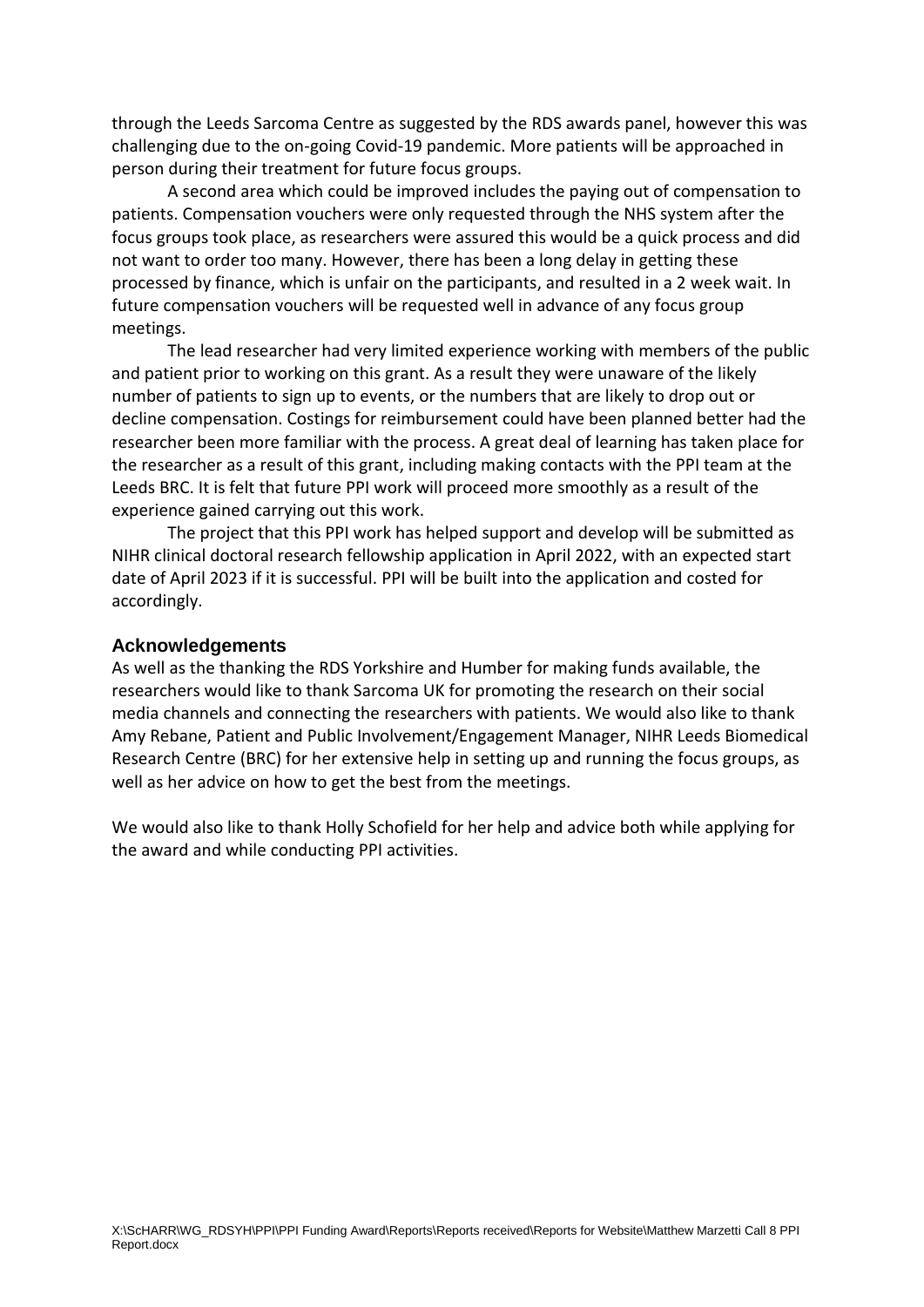# **Appendix A - detailed breakdown of how the funding was spent**

| Item              | <b>Number</b>  | Cost per unit | <b>Total cost</b> |
|-------------------|----------------|---------------|-------------------|
| £30 Amazon        | 9              | £30           | £270              |
| voucher - focus   |                |               |                   |
| group             |                |               |                   |
| compensation      |                |               |                   |
| £10 Amazon        | $\overline{2}$ | £10           | £20               |
| voucher - one-to- |                |               |                   |
| one phone call    |                |               |                   |
| compensation      |                |               |                   |
| <b>Total</b>      |                |               | £290              |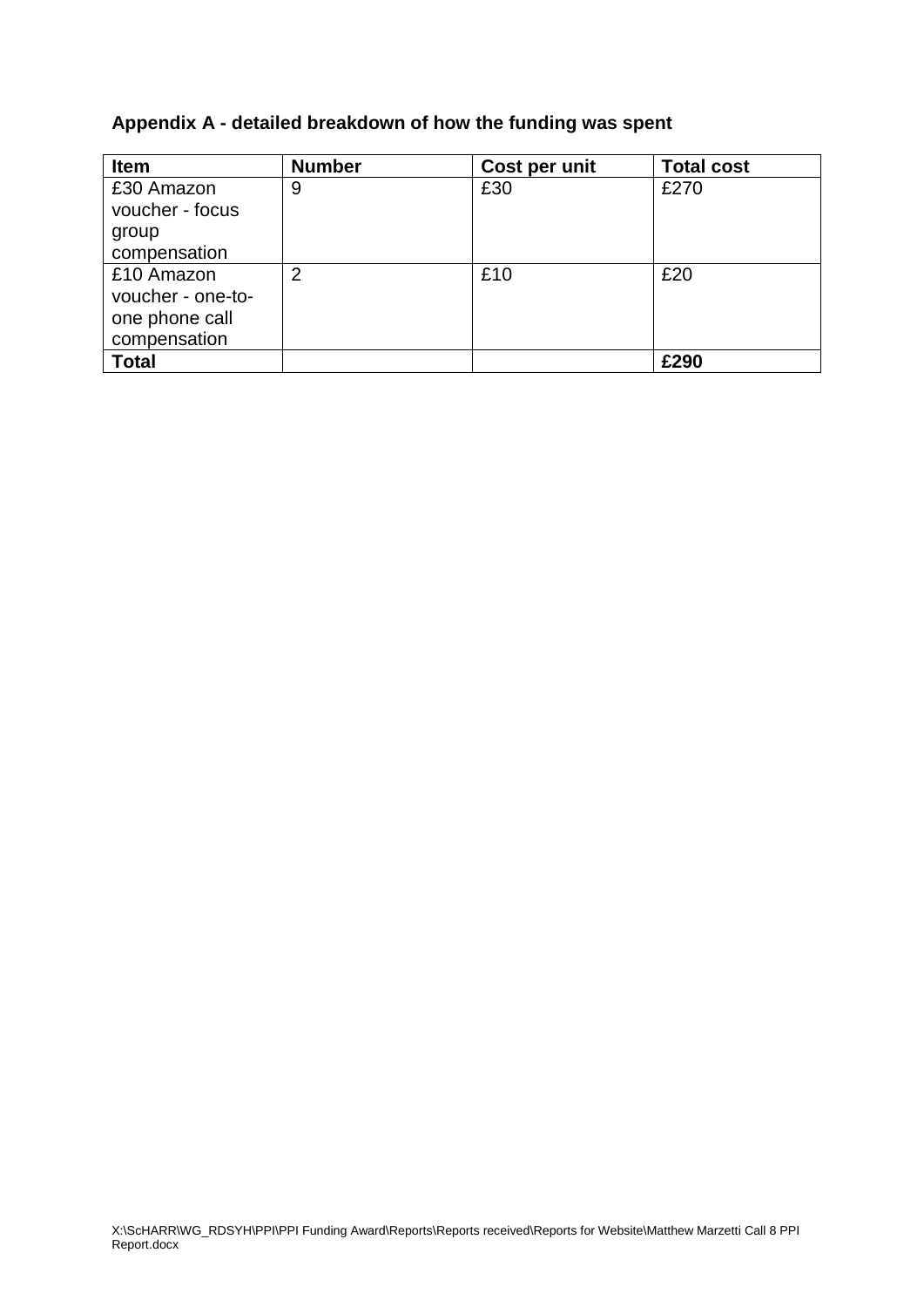# **Appendix B - feedback from participating members of the public**

## **Participant 1**

*I recently took part in patient and public involvement activities carried out by Matthew Marzetti about his proposed research looking at new ways to diagnose sarcomas using artificial intelligence and MRI.*

*My interest comes since my primary Sarcoma diagnosis in my right thigh in 2019. As part of diagnosis I had a lower body MRI scan and had to wait some weeks for confirmation as there was a real limitation on who could review the scans, being under a small NHS trust, here in Cornwall.*

*Should a full body MRI, or even just the lower body MRI, the AI detection method could have saved in confirmation the diagnosis and given confidence in further disease progression elsewhere.*

*I first completed an online survey in June, which I first saw advertised by Sarcoma UK on Facebook.*

*The survey was suitably in-depth, without making it so involved that I felt bored and didn't complete it.*

*There was information on the project, as well as the next steps in the research. After this I was contacted by the researchers in July, who asked me to be part of a focus group. The focus group was in mid-August, 2021.*

*I felt it a worthwhile and interesting experience for me; being able to contribute and 'give back' to the medical profession in some small way. It was also good to speak to, and listen to others in similar circumstances to my own. Coming from the* 

*Engineering industry, it was really interesting to hear the information on how AI technology could be implemented to improve the standard pathway for diagnosis. The information was presented well and 'pitched' at a good level, ensuring the research group understood, without needing any significant prior knowledge of the technology.*

*The research team were respectful of our diagnoses and of the issues we face when living with Cancer.*

*Each contributor was given time to provide as much or as little of their 'story' as they felt comfortable in sharing with the group, as well as ample and respectful time during responses to Q&As.*

*I felt that my contributions were noted, worthy and taken onboard.*

*I would be more than happy to take part in further discussion in research groups for this same topic, or on different projects… so hopefully this says it all on whether or not I thought this session was well ran!*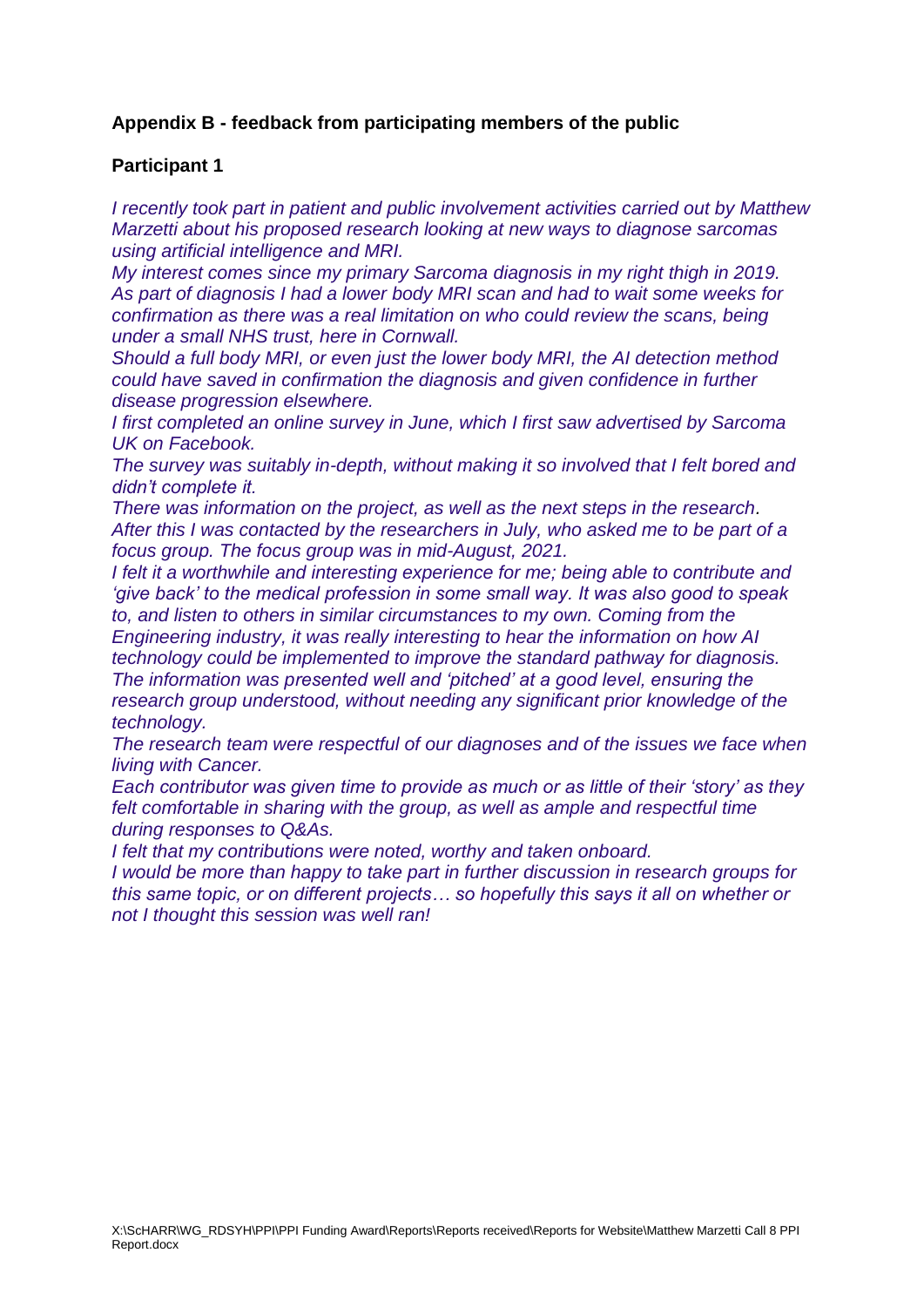# **Participant 2**

I took part in patient and public involvement activities carried out by Matthew Marzetti about his proposed research looking at new ways to diagnose sarcomas using artificial intelligence and MRI.

I started to become ill in late July as I was waking up at night in excruciating pain. It was as if an elephant was sat on my spine and I couldn't move. I was also experiencing pain on my left side and it was also difficult to breathe. I telephoned my GP on Friday saw my GP who looked at my stomach and tested for ascites, also made referral for ultrasound. The ultrasound showed a mass with a region of "shadow" that we now know were the well-diff and de-diff regions. Referred for CT, although we did speak to BUPA to make them aware and they immediately booked an appointment with a GI consultant who arranged CT at his first appointment, he diagnosed it was likely a retroperitoneal liposarcoma and referred me to a Sarcoma surgical oncologist. After initial consultation where he showed me the CT images of my 38x28x16cm tumour (est mass 10kg) which had enveloped my right kidney, he arranged for a percutaneous biopsy on 9th September. The biopsy showed it was a high grade tumour, largely homogenous but with regions of de differentiation.

On 1 October, the tumour was resected en mass with right kidney, right adrenal gland, right colon, large section of diaphragm and psoas fascia muscle to achieve margin.

In January 2021, I had a surveillance CT scan which unfortunately showed that I had a local recurrence of RPS with metastatic disease in my lungs.

I started chemotherapy (doxorubicin and ifosfamide) in February 2021, concluding in June 2021. My lung mets responded well to the chemotherapy, however the paraspinal lesion grew during the chemotherapy.

I've just completed a series of stereotactic ablative radiotherapy on the paraspinal lesion. Once recovered from SABR, there will be further surveillance CT on the lung mets to determine further treatment approaches.

Thinking about this study and my patient experience, I would make the following observations:

- Logically, the study would use machine learning based on multiple sets of real patient data. Given the rarity of STS, will there be enough data to build a reliable model? Does the study need to seek data sharing from other Sarcoma centres to build the AI?

- For AI to be adopted as a viable diagnostic alternative to biopsy, the AI must be able to achieve the same diagnosis as would have been reached through the biopsy. With my diagnosis, there was a CT of my abdomen that showed the retroperitoneal liposarcoma with a "95% confidence" from my surgeon, however a biopsy was required to confirm it was RPLS. On that basis, I would expect that the machine